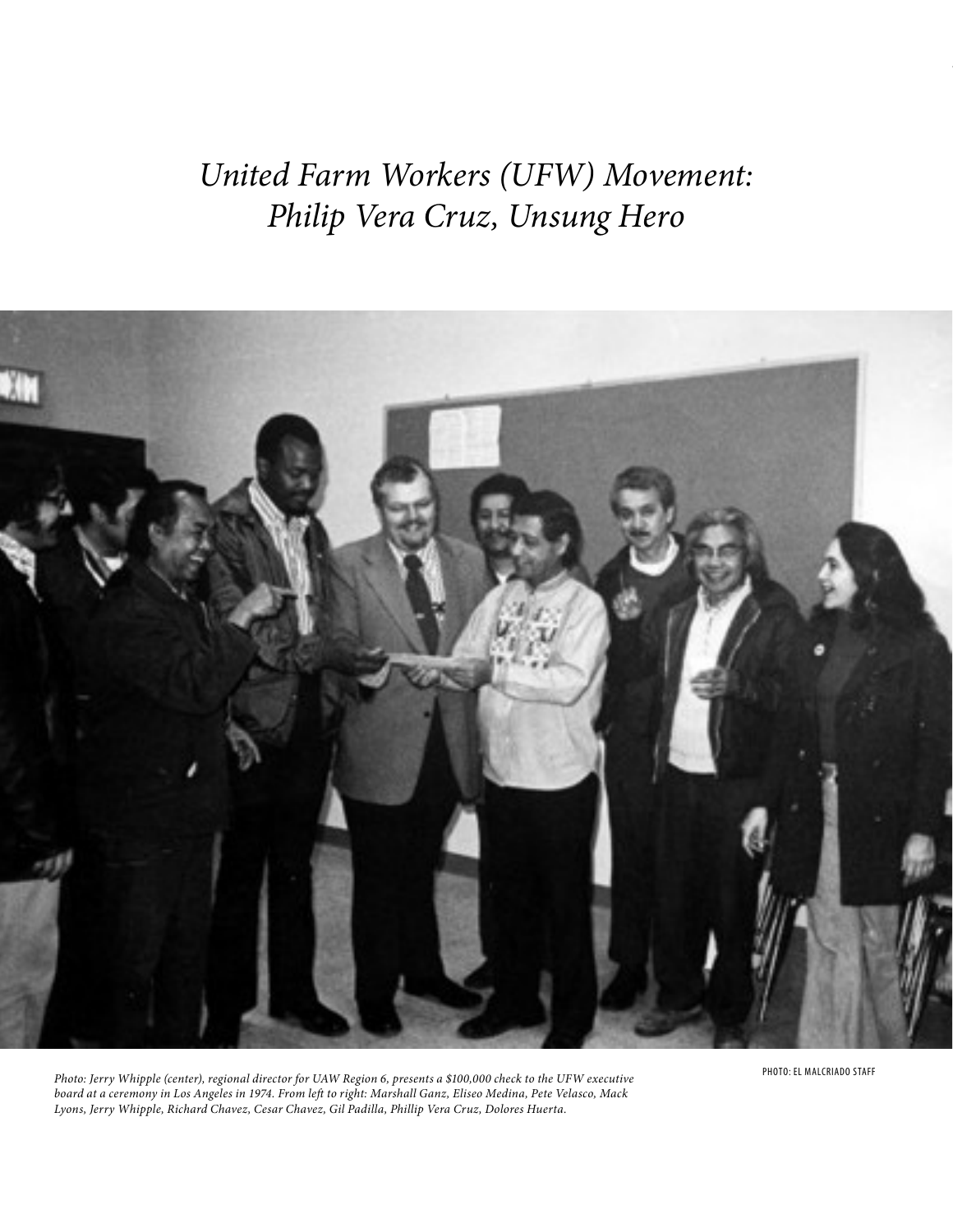# *United Farm Workers (UFW) Movement: Philip Vera Cruz, Unsung Hero*

## **Kent Wong**

## *What I learned from Philip Vera Cruz*

If first met Philip Vera Cruz when I was an undergraduate at UC Berkeley in the early 1970s. I remember thinking how out of place Philip looked on campus. He wore old work clothes, a sweater vest, and a crumpled brown hat. at UC Berkeley in the early 1970s. I remember thinking how out of place Philip looked on campus. He wore old work clothes, a sweater vest, and a crumpled brown hat. His hair was gray and his face lined from the years he had worked in the fields of California under the relentless sun.

Philip had come to UC Berkeley to speak before an Asian American Studies class. When he opened his mouth to speak, the students were in for a surprise. Despite the quiet demeanor usually associated with older Asian immigrants, Philip spoke with great force and passion. Philip was a vice president of the United Farm Workers Union, the highest-ranking Filipino in the union.



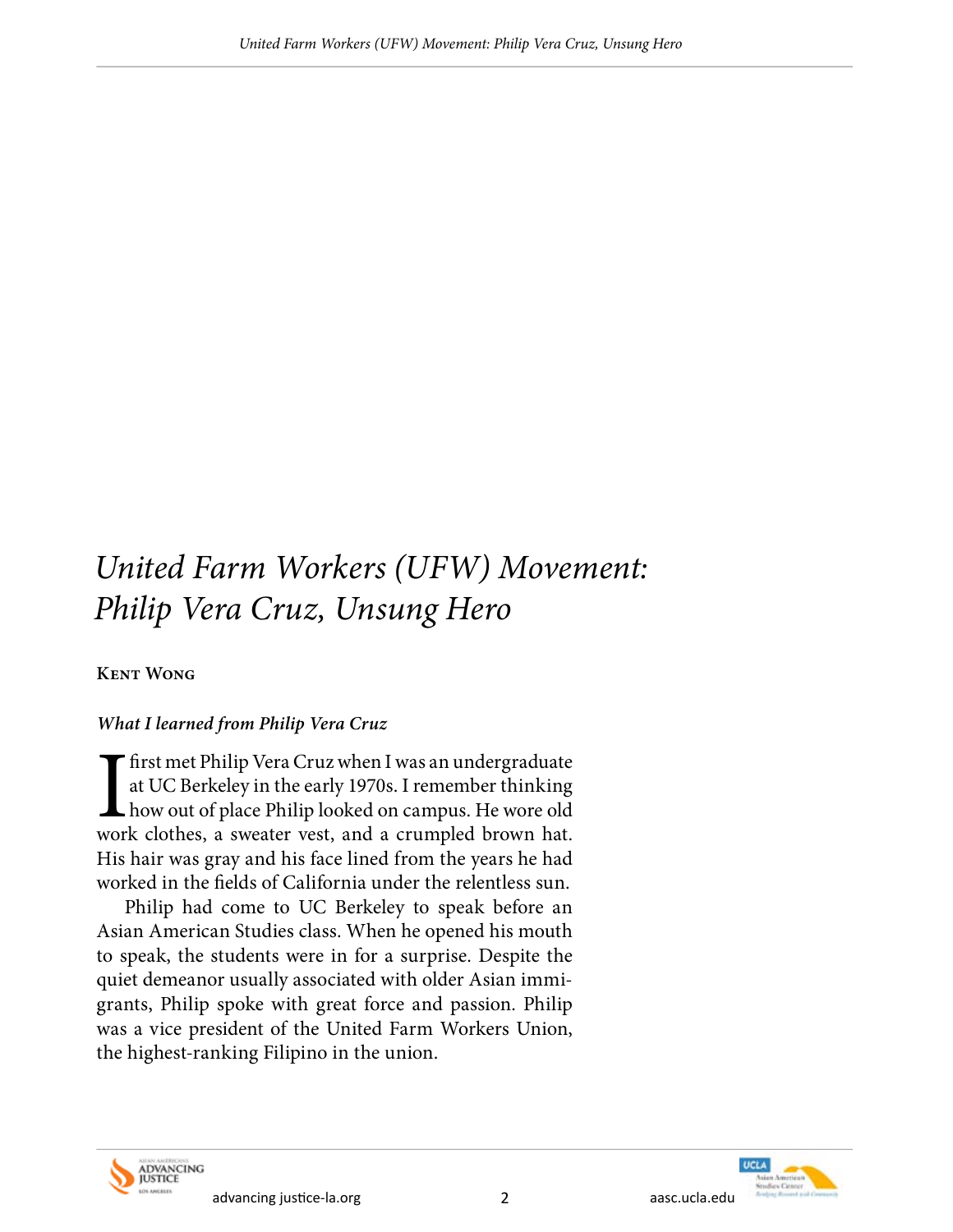*"My life within the union, my life now outside the union, are all one: my continual struggle to improve my life and the lives of my fellow workers. But our struggle never stops."* 

Although I was active with the United Farm<br>Workers, Philip had to teach me that it was<br>the Filipino Americans who first organized<br>a farmworkers union in the San Joaquin Valley. He Workers, Philip had to teach me that it was the Filipino Americans who first organized a farmworkers union in the San Joaquin Valley. He proudly shared the story of how the Filipino Americans launched the historic Delano grape strike. He explained that the establishment of the United Farm Workers Union was a merger between two separate unions, one representing Filipino American workers and the other with a primarily Mexican membership.

Philip was a courageous union leader who dared to speak up, organize, and challenge the arrogance of power. He was convinced that although the wealthy growers, politicians, and the courts opposed the union, the workers could prevail if they stood up and organized.

Through the years as I became more involved in the labor movement, I kept in touch with Philip, and we became good friends. When I began traveling across the country to organize the Asian Pacific American Labor Alliance (APALA), Philip was always there to give me advice and counsel. The formation of APALA was a dream-come-true for Philip. For so long he had been discouraged because the contributions and potential of Asian American workers in the labor movement had gone unrecognized.

In 1991 when I began work as director of the UCLA Center for Labor Research and Education, I helped to publish a book on Philip's life written by Craig Scharlin and Lilia Villanueva. In 1992 when I was elected president of the Asian Pacific American Labor Alliance, we honored Philip as an "Asian Pacific American Labor Pioneer" at the founding convention. When my second son was born in 1993,

my wife and I chose "Philip" as his middle name, in honor of Philip Vera Cruz. And in 1994 when Philip passed away, I organized a memorial service in his hometown of Bakersfield, California, and presented his eulogy.

#### *The Delano Grape Strike and the Role of Philip Vera Cruz*

The Delano grape strike in California, which<br>began in 1965, led to the birth of the United<br>Farm Workers Union (UFW). The strike es-<br>tablished the reputation of Cesar Chavez nationally began in 1965, led to the birth of the United Farm Workers Union (UFW). The strike established the reputation of Cesar Chavez nationally and worldwide.

But few people know that it was in fact Filipino American workers, under the leadership of Philip Vera Cruz and others, who on September 8, 1965, voted to strike and therefore helped to begin this historic movement in American labor. The Filipino American members voted to strike to oppose the growers' threat to reduce wages. The Delano grape strike did not end until the UFW finally won contracts with the growers in 1970.

With little formal education or training, Philip emerged as a leader of the United Farm Workers Union, a leader in the Filipino American community, and as an Asian American labor pioneer. Philip saw the farmworkers movement in a broad context as a struggle against racism, worker exploitation, and a system that is driven by profits.

The story of Philip represents a chapter of U.S. labor history and Asian American history that has seldom been told. Philip's story embodies the spirit of the *manong*, the first Filipino Americans, and the spirit of all workers struggling for liberation.



advancing justice-la.org and some control and a settled as a settled as a settled and a settled as a settled a

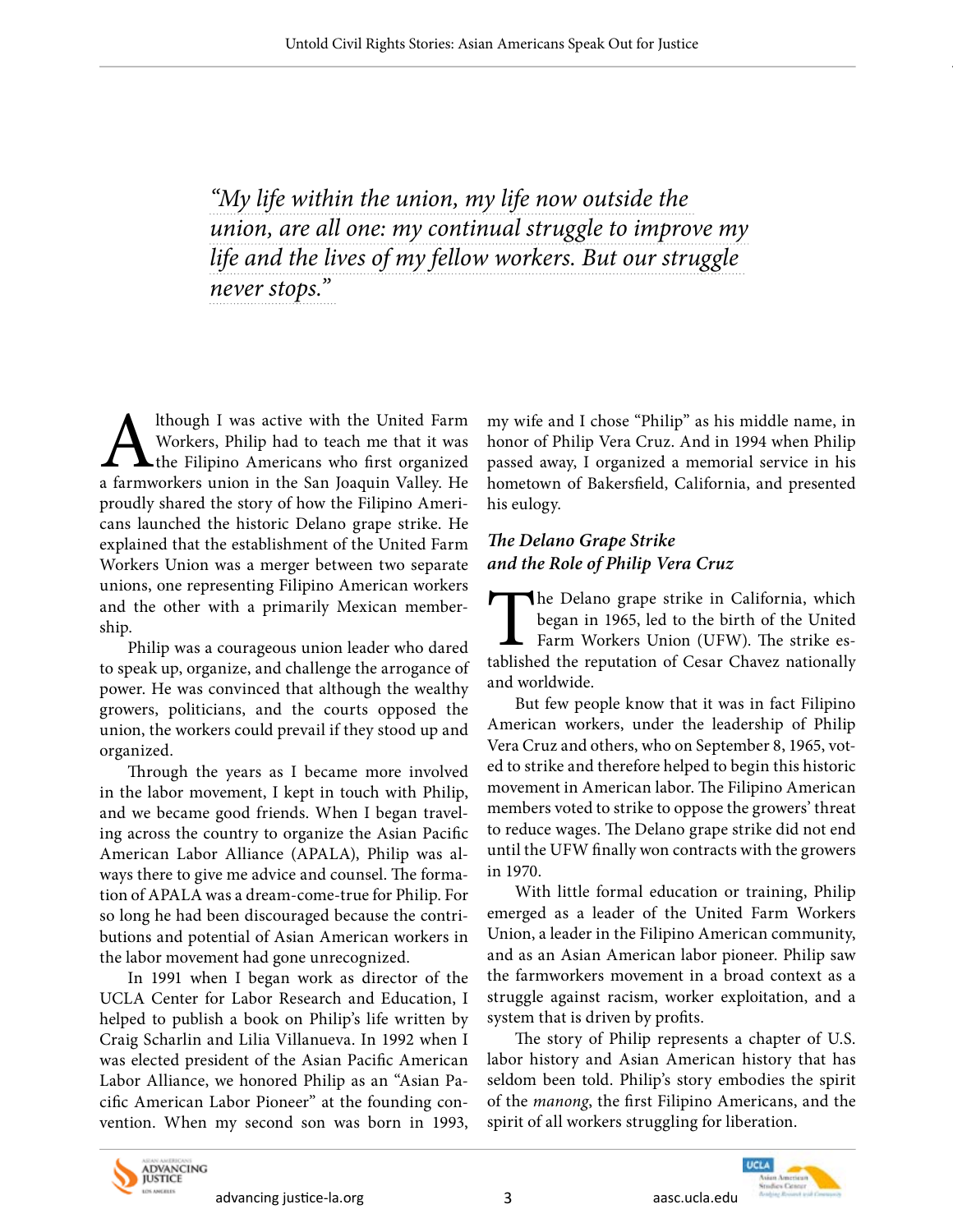#### **How Filipino American Workers Reached America**

*"When my mother asked me how long I planned to stay away, I told her three years. Well, I've been here in the U.S. over 50 years now and I haven't been back yet…"*

#### –Philip Vera Cruz

Philip's life is part of the story of the *manong* generation, the first wave of Filipino immigrants who came to the United States in the 1920s and the 1930s to seek a better life. Almost all were young, single men. They worked in the fields, in the factories, and in lowwage service jobs.

**1920s** The large influx of Filipino workers began in 1924, following the passage of a restrictive immigration act that barred immigration from China and Japan. In the West Coast, the demand for low-wage laborers was filled by immigrant Filipinos. Filipinos were exempt from the racially restrictive immigration policies because the Philippines was a U.S. protectorate, and Filipinos were classified as U.S. nationals. By 1930 about one hundred thousand Filipinos were living in Hawaii and the U.S. mainland.

**1930s** In 1934 U.S Congress passed the Tydings McDuffie Independence Act. This act granted the Phillipines independence and changed Filipinos' status from U.S. nationals to aliens. As a result, Filipinos were subject to the same Asian exclusion acts previously imposed on other Asian immigrants. The Tydings McDuffie Act reduced the influx of Filipino immigrants from a steady flow to a slow trickle.

Life in America was harsh for the *manongs*. They found work in

the most physically demanding jobs, with substandard pay and working conditions. In addition they were subjected to intense prejudice and discrimination. In the 1930s, anti-Filipino riots perpetrated by white vigilantes were common throughout the state of California.

Filipino Americans were also subjected to antimiscegenation laws that prohibited men from marrying outside their ethnic group. Due to the much lower number of Filipino women than men in the United States and the restrictions prohibiting future Filipino immigration, the *manong* generation was effectively prevented from marrying or raising families. Most lived their entire lives as single men.

#### *His Times and Life*

**Philip's life, which spans almost the entire twen-**<br>tieth century, represents the untold story of<br>American immigrant farmworkers from the<br>early 1900s through the 1990s. In reflecting upon life tieth century, represents the untold story of American immigrant farmworkers from the early 1900s through the 1990s. In reflecting upon life, Philip Vera Cruz once said:

"I see life as a continuous progressive struggle — a group of people struggle to survive. They get older and they are gone. But the next ones will come together and solve some of their problems. They'll align themselves with others and make advances that the previous generation wasn't able to accomplish... If more young people could just get involved in the important issues of social justice, they would form a golden foundation for the struggle of all people to improve their lives."1

#### *An American Immigrant Farmworker*

hilip was born in the Philippines on Christmas Day of 1904. His family originated in the province of Ilocos Sur on the island of Luzon north of Manila, the country's capital. In 1926, he came to the United States.

Philip said, "When my mother asked me how long I planned to stay away, I told her three years. Well, I've been here in the U.S. over 50 years now and I haven't been back yet… That's the way it has been for most of us Filipino old-timers."2 He spent the next fifty years working in a wide variety of jobs, in a box factory in Seattle, as a busboy in Spokane, as a beet harvester in North Dakota, and as a hotel worker in Minneapolis. But most of the time, he worked as a farm laborer in California's San Joaquin Valley.

In August of 1942 during World War II, he was drafted and sent to San Luis Obispo, California, for basic training. Because he was in his late thirties, he was discharged and assigned to work on the farms in



<sup>1.</sup> *Philip Vera Cruz: A Personal History of Filipino Immigrants and the Farmworkers Movement*, Craig Scharlin and Lilia Villanueva, UCLA Labor Center and UCLA Asian American Studies Center, 1992, p. 141.

<sup>2.</sup> Ibid., p. 17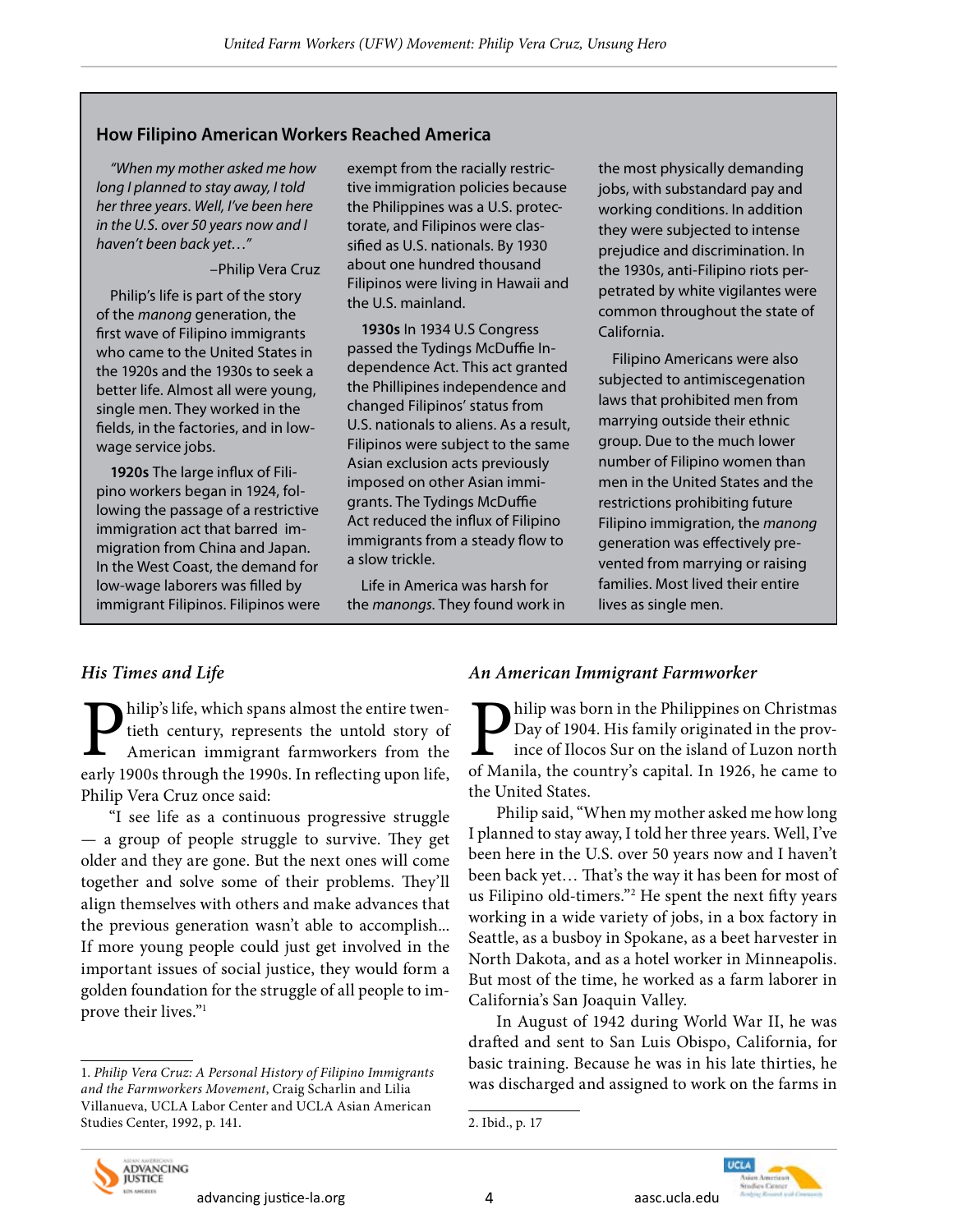the San Joaquin Valley to assist the war effort with food production.

*Delano*

**D**elano, a small town in the heart of the Cali-<br>fornia Central Valley, became Philip's home.<br>He picked grapes, harvested lettuce, and cut<br>asparagus. During the 1940s he regularly worked fornia Central Valley, became Philip's home. He picked grapes, harvested lettuce, and cut asparagus. During the 1940s he regularly worked nine to ten hours a day and was paid about seventy cents per hour.

Pay and working conditions in the farms were deplorable. The workers performed stooped labor in the scorching heat of the sun, where temperatures ranged from 100 degrees to 110 degrees during the summer. Farmworkers lived in labor camps with outdoor toilets, showers, and kitchens. The workers had no access to health care, no benefits, and virtually no rights on the job.

Philip said, "The facilities in those camps were pretty bad. The first camp I lived in had a kitchen that was so full of holes, flies were just coming in and out… along with mosquitoes, roaches, and everything else. The toilet was an outhouse with the pit so filled-up it was impossible to use."3

The small town of Delano was divided by railroad tracks that ran north and south. These tracks also served as the color line segregating the minority farmworkers on the west side and the white farmowners on the east side. The town's business district was located on the east side of the tracks. Chinatown was located on the west side and welcomed nonwhites. The streets of Chinatown also served as the hiring hall for Filipino American grape pickers. The growers sent foremen down to the streets of Chinatown to recruit farmworkers.

## *The Asparagus Strike*

In 1948 Philip was involved in his first strike. He went up to Byron, a small town seventeen miles north of Stockton, to work in the asparagus fields. Filipino American workers organized a strike around n 1948 Philip was involved in his first strike. He went up to Byron, a small town seventeen miles north of Stockton, to work in the asparagus fields. wages and working conditions in the labor camps.



*"After all, it was the Filipinos who started this phase of the farmworkers movement when they alone sat down in Delano grape fields back in 1965."*





<sup>3.</sup> Ibid., p. 5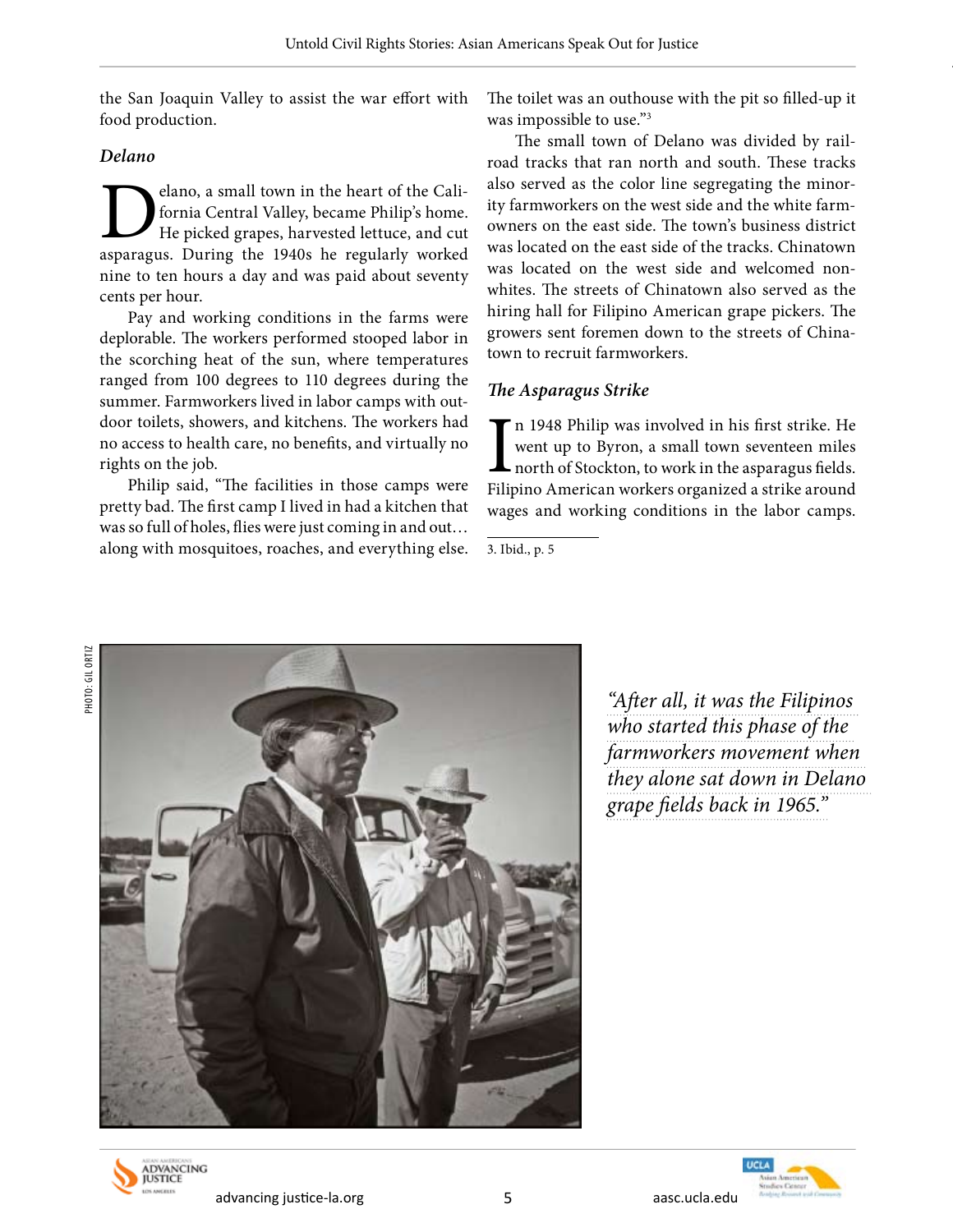"I see life as a continuous progressive struggle — a group of people struggle to survive. They get older and they are gone. But the next ones will come together and solve some of their problems. They'll align themselves with others and make advances that the previous generation wasn't able to accomplish.... If more young people could just get involved in the important issues of social justice, they would form a golden foundation for the struggle of all people to improve their lives."

The strike quickly spread throughout the Stockton area, including Byron, Elton, and Tracy. The strike was led by the Cannery Workers Union, part of the International Longshore and Warehouse Workers Union Local 37. The president of the local was Chris Mensalvas, and the Business Representative was Ernest Mangaoang, both Filipino labor leaders.

Philip said that Chris Mensalvas was the most talented Filipino American union organizer in the country in the 1940s and 1950s. Because of the labor activities of Mensalvas and Mangaoang, the government tried to deport them to the Philippines under the McCarran Act, claiming they were aliens and communist agitators. Mensalvas and Mangaoang won the case against the government after the U.S. Supreme Court ruled in *Mangaoang v. Boyd* that Filipinos who entered this country before the Tydings McDuffie Act entered as nationals and therefore could not be deported as aliens.<sup>4</sup>

The asparagus strike was an important milestone in Filipino American labor history. After several months, the strike won some concessions. Although the settlement was not a complete victory, this was nevertheless a significant campaign and one of the first successful strikes involving farmworkers. Many Filipino American workers, who received their first education in the power of the strike, subsequently became union leaders themselves.

#### *1950s: Organizing Farm Workers*

 $\prod_{\substack{\text{ican}}$ n the late 1950s Philip joined the National Farm Labor Union (NFLU), affiliated with the AFL-CIO. The membership was mostly Filipino Americans, with some Mexican Americans and African American workers. Philip served as president of the local in Delano. This was Philip's first experience as a union leader and the beginning of a new phase of his life.

The work to organize farm labor in the Central Valley attracted the attention of the AFL-CIO. In 1959 the AFL-CIO established the Agricultural Workers Organizing Committee (AWOC) as a pre-union formation to test the waters for farm labor organizing. Two of the first organizers hired by AWOC were Dolores Huerta and Larry Itliong. Dolores Huerta later left AWOC to work for Cesar Chavez with the National Farm Workers Association (NFWA).

#### *1960s: Delano Grape Strike*

hilip also joined AWOC shortly before the Delano grape strike of 1965. The origins of the Delano grape strike began further south in Coachella and spread north to Delano. In Coachella the Filipino workers in AWOC had demanded \$1.40 an hour, a wage increase of \$0.10 per hour. This was the beginning of the harvest season, and the Coachella growers acceded to the demand. Yet when the harvest season moved north to Delano, the Delano growers refused to meet the wages paid by the growers in Coachella. This triggered outrage among the Delano farmworkers.



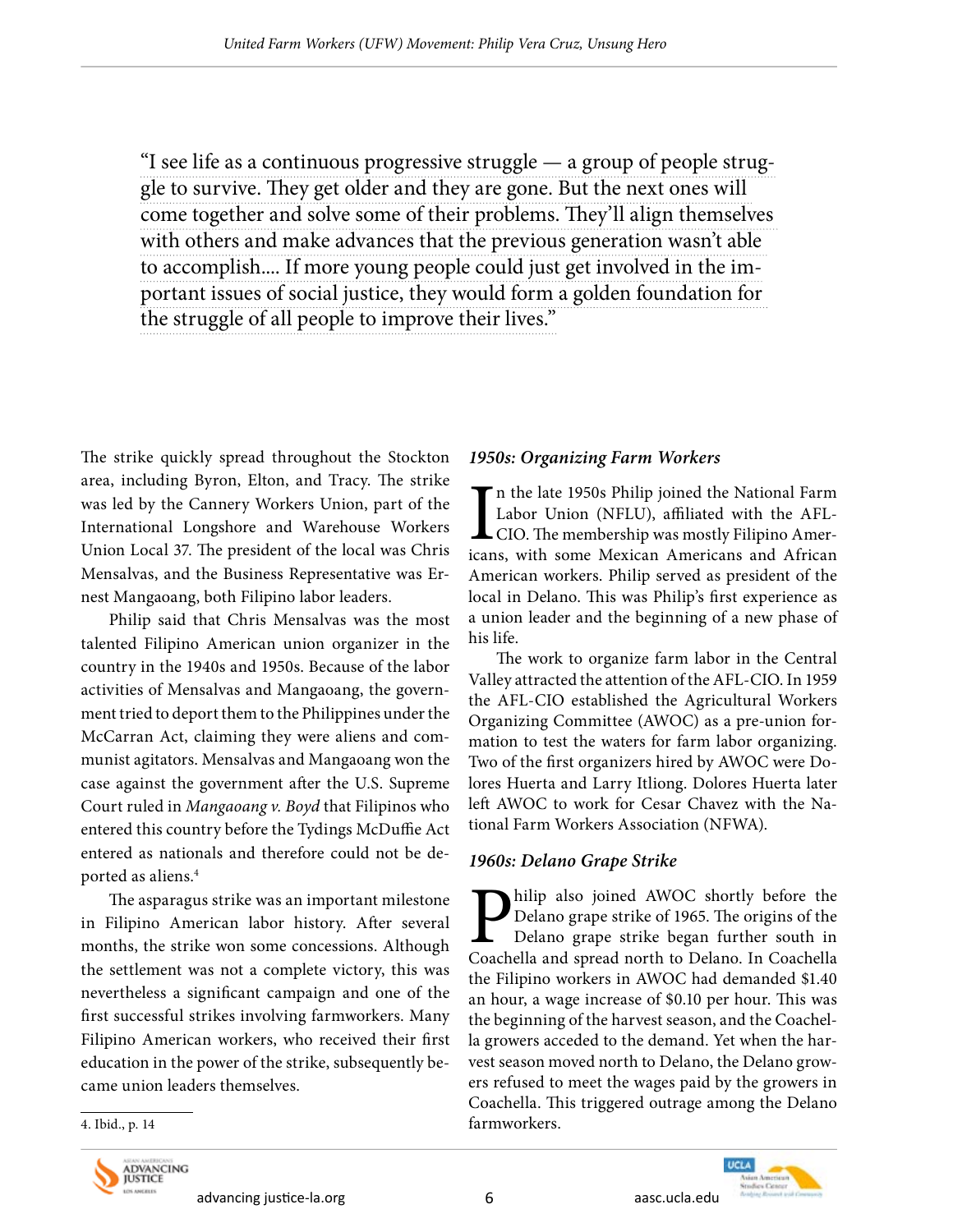



*Photo: Philip Vera Cruz (center), Vice President of the United Farm Workers (UFW), and unidentified men at a boycott meeting, c.1970s.*



*Photo: United Farm Workers officials, June 10, 1976. Standing, left to right: Marshall Ganz, Phillip Vera Cruz, Richard Chavez, Pete Velasco. Sitting, left to right: Mack Lyons, Cesar Chavez, Gilbert Padilla, Eliseo Medina, Dolores Huerta.*



*Photo: A weakened Cesar Chavez looks apprehensive. With him are Philip Vera Cruz, Julio Hernandez and Jim Drake.*

On September 8, 1965, at the Filipino Hall in Delano, the Filipino American members of AWOC met to discuss whether to accept the reduced wages proposed by the growers. Instead of settling, the Filipino American members voted to strike, one of the most significant decisions in the history of farm labor struggles in California. The strike was launched by Filipino Americans and lasted for five years. In the coming years, the Delano grape strike would establish the reputation of Cesar Chavez nationally and worldwide. The birth of the United Farm Workers Union occurred during the strike. The Delano grape strike did not end until the UFW finally won contracts with the growers in 1970.

In March 1966, six months after the Delano strike began, the NFWA organized a historic farmworkers march from Delano to Sacramento. Hundreds joined the march, and thousands rallied in Sacramento. The march helped to put the Delano grape strike into the national spotlight.

Following the march, the AFL-CIO encouraged a merger between AWOC and NFWA. The merger occurred in August 1966 and was supported by the vast majority of Filipino American and Mexican American farmworkers. The United Farm Workers Organizing Committee was born under the leadership of Cesar Chavez. Three Filipino Americans were included as officers in the leadership team: Larry Itliong, Andy Imutan, and Philip.

Philip said, "When the UFW came along it really changed my life. It gave me the opportunity to bring my basically philosophical and questioning nature down to earth, and apply it to real everyday issues that actually affect people's lives. As a Filipino American it gave me the opportunity to participate in the political struggles of this country."5

Philip was assigned to build broad-based support for the Delano grape strike. He traveled throughout the country, speaking before students, community organizations, and churches. The United Farm Workers movement captured the spirit and imagination of people everywhere. The campaign to boycott nonunion grapes attracted national and international support.

Philip also recruited new UFW supporters and organizers. For many, this was their first exposure to the labor movement, and many of today's leaders received their first union training with the UFW.

Philip, like all other union staff members, re-



ADVANCING<br>JUSTICE advancing justice-la.org and mean and mean of the control of the control of the aasc.ucla.edu

<sup>5.</sup> Ibid., p. 25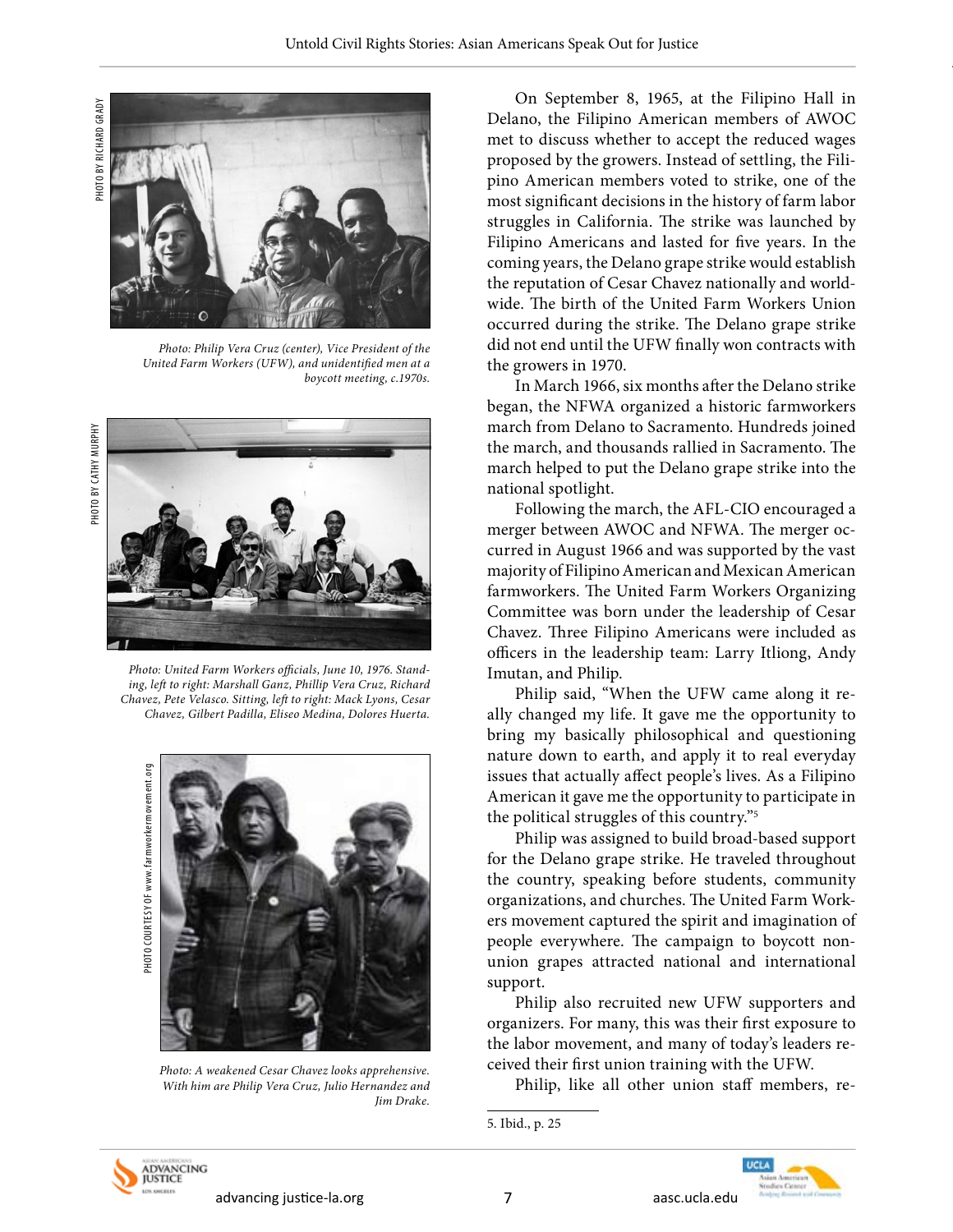ceived a salary of \$5 per week plus expenses for food and gas. The UFW was not a job — it was a commitment. For Philip the UFW was his family and his purpose in life.

When the strike was finally settled and when union contracts were won, one of the first projects that Cesar Chavez launched was the construction of a retirement home for Filipino farmworkers. Plans were unveiled at the United Farm Worker's first convention held in 1971. At this convention, Cesar Chavez was elected president, Dolores Huerta was elected first vice-president, and Philip was elected second vice-president, the highest-ranking Filipino officer.

#### *1970s: Internal Conflicts within the Union*

Although he invested his life building the<br>union, Philip had some disagreements with<br>the leadership of the United Farm Workers.<br>One disagreement involved the union's position on union, Philip had some disagreements with the leadership of the United Farm Workers. One disagreement involved the union's position on undocumented workers. The UFW feared the growth of the undocumented workforce in the fields. They feared the growers' use of undocumented workers as strikebreakers, and on occasion even called the federal immigration authorities when undocumented workers appeared to cross the picket lines. Philip vehemently disagreed with this position and firmly believed that the union had a responsibility to organize all workers, regardless of their immigration status. The UFW position was an early position on organizing undocumented workers that is different now, and has been for many years.

Philip also disagreed with the leadership of the UFW on the issue of the Philippines. In the late 1970s, Filipino American activists throughout the country were mobilizing to oppose the dictatorship of Ferdinand Marcos, president of the Philippines. Philip joined other Filipino Americans in calling for an end to martial law and widespread political repression.

In 1977 Marcos invited Cesar Chavez to visit the Philippines. In spite of Philip's opposition, Chavez accepted the invitation to travel to the Philippines, where he received a special Presidential Appreciation Award. Philip thought it was contradictory for the UFW convention to oppose some repressive regimes and not the Philippines. He said, "I cannot understand why a resolution was passed to condemn the dictatorship of Nicaragua and at the same convention, to praise the dictatorship of the Philippines."6



## *Agbayani Village*

One of the first accomplishments after the UFW won contracts in the fields was the construction of a retirement home for farmworkers. The retirement home was named Agbayani Village after Filipino American farmworker Paulo Agbayani, who died while on a union picket line in 1967. Agbayani Village was designed as a sixty-unit home for retired farmworkers. Each tenant was provided a private room and an adjoining bathroom. In addition there was a central kitchen, dining hall, living room, and recreation room. The entire building had central air conditioning, an unheard-of luxury for farmworkers who spent endless summers working in the fields under the relentless sun.

Construction of Agbayani Village began in April 1973. More than two thousand people were involved in building the village, nearly all volunteers. People came from all over the country and as far away as Canada, Japan, and Europe to help.

When the village opened in 1975, Philip was the UFW officer in charge of Agbayani Village. The residents were almost exclusively manongs and retired farmworkers. Although they had worked throughout their lives in the fields, most had no life savings and no family. Yet at Agbayani Village, they now had their own community and a place to call home. Over the years, college students would make a pilgrimage to Agbayani Village to help with construction projects in order to bring gifts to the manongs and to hear their stories.

6. Ibid., p. 120



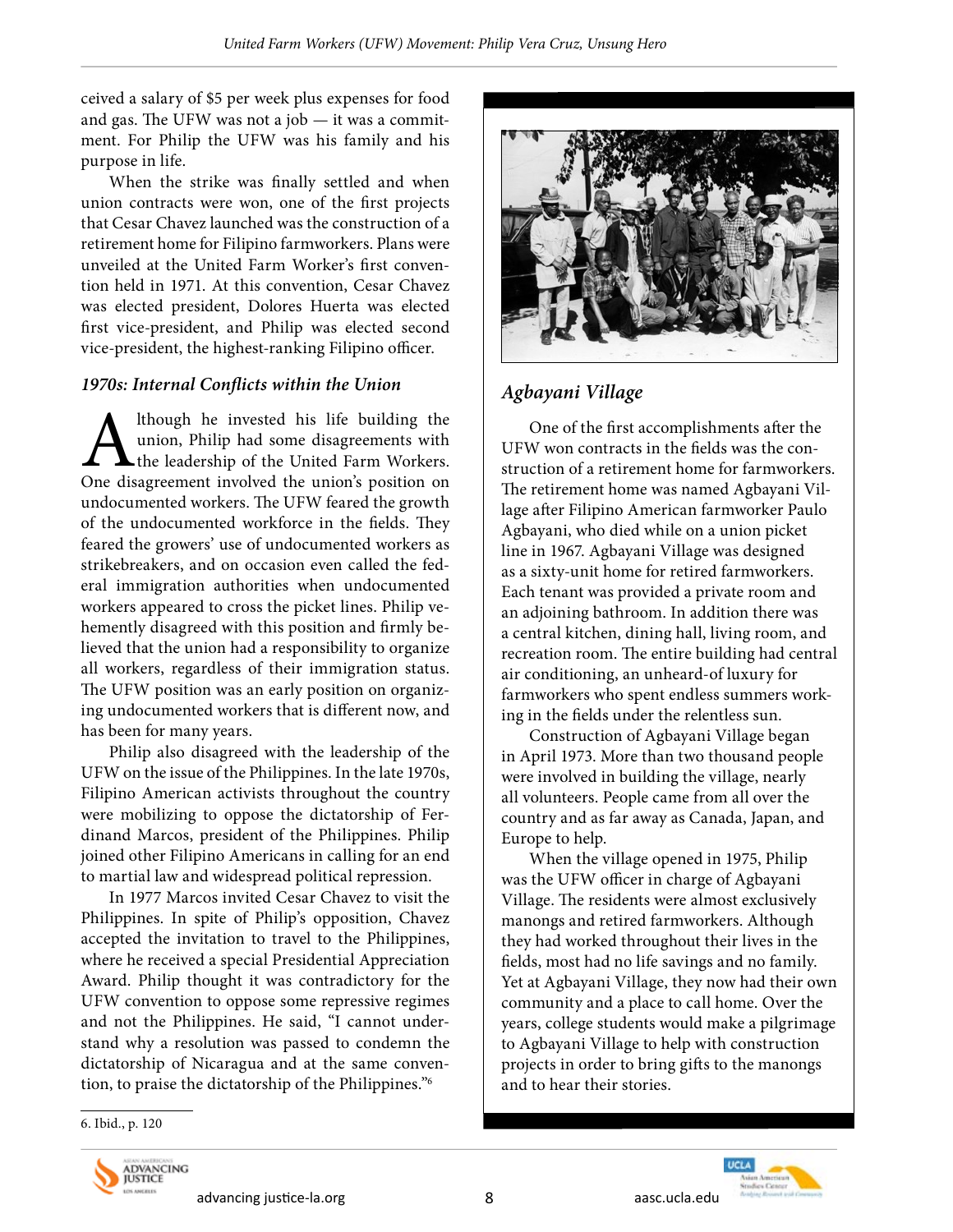*"When the UFW came along it really changed my life. It gave me the opportunity to bring my basically philosophical and questioning nature down to earth, and apply it to real everyday issues that actually affect people's lives."* 



Philip resigned from the UFW in 1977. In the following years, Philip lived in Bakersfield, California, with Debbie Vollmer. Debbie had a private law practice in Bakersfield where she practiced criminal defense. Philip's schedule slowed down. He spent time growing vegetables in his backyard, caring for his cats, reading, and following world events. Philip also traveled to speak to student and community groups, although with less frequency than before.

In 1987, he returned home to the Philippines after more than sixty years. He was honored by President Corazon Aquino, Ninoy Aquino's widow, and was presented the Ninoy Aquino award. Ninoy Aquino was a presidential candidate in the Philippines, and was assassinated on August 21, 1983.

In 1991 the UCLA Labor Center and UCLA Asian American Studies Center published a book on Philip's life. Written by Craig Scharlin and Lilia Villanueva, the book is now in its third printing. The publication of *Philip Vera Cruz: A Personal History of Filipino Immigrants and the Farm Workers Movement* opened up a new chapter in Philip's life. Thousands of copies were distributed. Many were used in Asian American studies and labor studies classes on college campuses throughout the country, and many young people who had never heard of Philip or the history of the Filipino American Farm Workers drew inspiration from his story.

Philip again was on the speaking circuit, addressing classrooms and speaking passionately about his life with the union. He always made it a point to get to know activists personally, especially young people. He would engage in deep discussions with them, remember their names, and always express concern about their work and their plans for the future.

On May 1, 1992, Philip flew back to Washington DC to attend the founding convention of the Asian Pacific American Labor Alliance (APALA). The APALA convention staged a march on the U.S. Department of Justice to protest the acquittal of the police officers accused of beating Rodney King in Los Angeles. Philip, at age 87, was on the front lines again, marching with other Asian American workers on May Day.

On the same evening before an auditorium of five hundred people, he received an award as an Asian Pacific American Labor Pioneer. He was thrilled to participate in a convention full of Asian American union activists who were building a new labor movement, and he was also pleased to know that others were carrying on the work he had begun as a farmworker and union organizer.

Philip said, "My life within the union, my life now outside the union, are all one: my continual struggle to improve my life and the lives of my fellow workers. But our struggle never stops."7

Philip passed away on June 10, 1994, at the age of eighty-nine. A memorial service was held in Bakersfield, and people from throughout California drove for many hours to attend the early morning service.



<sup>7.</sup> Ibid., p. 125